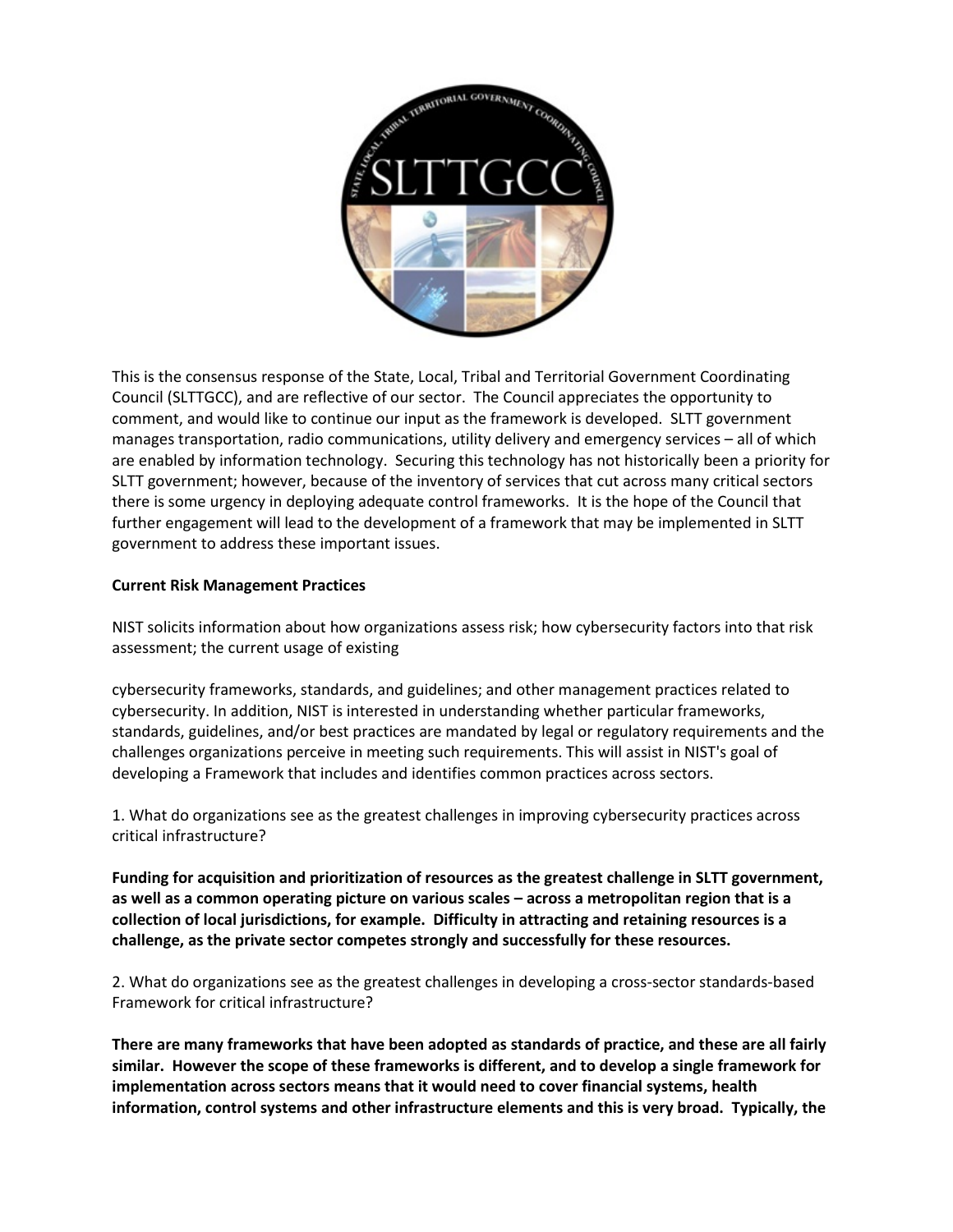**scope of a control framework is limited to, e.g., systems that process cardholder data (PCI-DSS). Being overly proscriptive on a broad scope of systems would be financially prohibitive. The framework should prioritize the identification of high-risk assets, and make those the scope of the control framework.**

3. Describe your organization's policies and procedures governing risk generally and cybersecurity risk specifically. How does senior management communicate and oversee these policies and procedures?

**Senior management in SLTT government is rarely engaged in these issues, unless a significant event causes bad publicity or loss of service that must be explained. It is this 'management by landmine' that makes the implementation of a voluntary framework quite difficult in SLTT government.**

4. Where do organizations locate their cybersecurity risk management program/office?

**In SLTT government, information security is generally part of the IT organization, reporting to the CTO, CIO, or Director of IT. A limited number of jurisdictions have designated a CSO, who reports directly to the Executive.**

5. How do organizations define and assess risk generally and cybersecurity risk specifically?

**Risk is the product of threat probability and consequence. In cyber terms, threat probability may be parameterized using:**

- **the presence of a vulnerability**
- **the existence of exploit code**
- **ease with which attacks may be carried out**
- **whether mitigating or compensating controls are possible to implement**
- **known attacks in progress**

**The disposition of identified risk can be avoid, accept, mitigate or transfer. Mitigation plans frequently end up as acceptance or avoidance, and risk transference through insurance is still relatively rare.**

6. To what extent is cybersecurity risk incorporated into organizations' overarching enterprise risk management?

**In SLTT government, risk is generally considered as risk of litigation and bad outcomes (due to things like improperly painted crosswalks). Cyber risk is now being considered as something to transfer through insurance. This strategy, from the perspective of insurers, is applied at the enterprise level (where an organization would have to demonstrate standards of practice throughout to receive reduced rates). A better way of managing risk through transference is to apply the technique to a target of evaluation such as a control system, rather than the enterprise as a whole.**

7. What standards, guidelines, best practices, and tools are organizations using to understand, measure, and manage risk at the management, operational, and technical levels?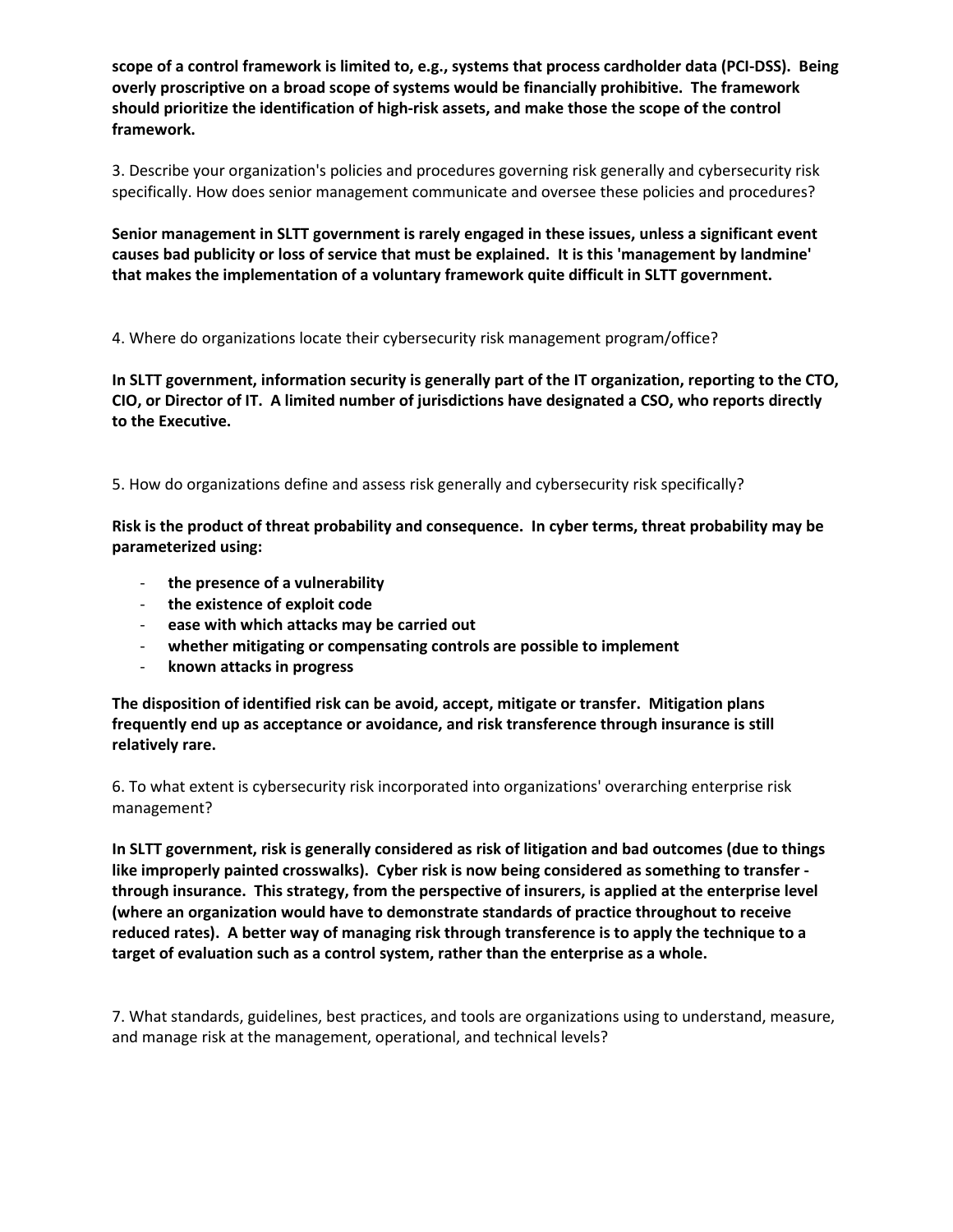**Risk management frameworks derived from standards of practice such as ISO27001/2; the PCI-DSS; the NIST 800-53 framework, and others. Tools used in SLTT governments for tracking risk are generally spreadsheets.**

8. What are the current regulatory and regulatory reporting requirements in the United States (e.g. local, state, national, and other) for organizations relating to cybersecurity?

**In SLTT governments, the only regulatory requirement to report is via State breach reporting statutes. There are occasional audits for PCI and HIPAA compliance; CJIS for law enforcement and NERC if an energy utility is involved. An oblique exception to this is auditing against a standard (pulled from the air, apparently) for insurance risk pool members. This is good, because it is using a market force to apply security controls, and bad because it is somewhat arbitrary and inconsistently applied.**

9. What organizational critical assets are interdependent upon other critical physical and information infrastructures, including telecommunications, energy, financial services, water, and transportation sectors?

**Critical assets are control systems - dependent on energy and telecommunications/IT and emergency services - dependent on transportation, energy, telecom, IT and water. Good example guidance on this can be found in the Emergency Services Sector Cyber Risk Assessment April 2012, which spent considerable effort on identifying dependencies.**

10. What performance goals do organizations adopt to ensure their ability to provide essential services while managing cybersecurity risk?

**Service provision trumps IT security in most cases, and financial considerations receive more of an audience than does risk management in SLTT governments. Performance goals are generally focused on "uptime" and management of constituent perceptions.**

11. If your organization is required to report to more than one regulatory body, what information does your organization report and what has been your organization's reporting experience?

**SLTT governments are not generally regulated, nor do they report unless required through public disclosure or through breach notification, apart from regulated agencies (e.g. Water, Energy).**

12. What role(s) do or should national/international standards and organizations that develop national/international standards play in critical infrastructure cybersecurity conformity assessment?

**Rather than standards for application of control frameworks to network operations, these organizations should focus on the security of Internet protocols. Ideally, the protocols that underpin Internet traffic should be brought into this century - they were developed specifically for openness, and are a hindrance to securing the network. VoIP standards similarly need updating, for example a system that would register the IP address of a VoIP device, so that CLID spoofing would be traceable back to an ISP customer. As far as standards for controls are concerned, there are many already in**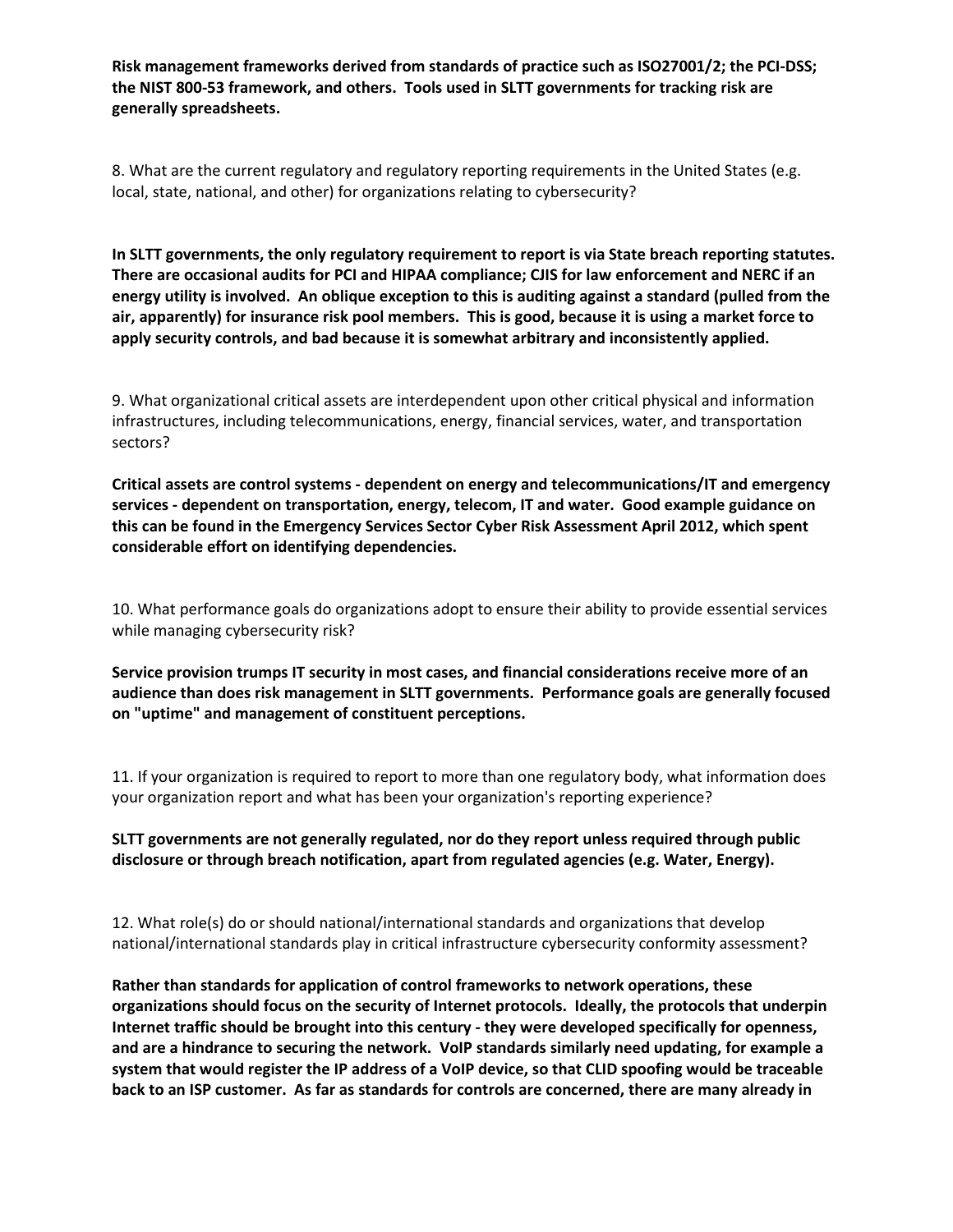**existence and production of yet another would not significantly change anything. NIST 800-53 is voluntarily applicable today.**

Use of Frameworks, Standards, Guidelines, and Best Practices

As set forth in the Executive Order, the Framework will consist of standards, guidelines, and/or best practices that promote the protection of information and information systems supporting organizational missions and business functions. NIST seeks comments on the applicability of existing publications to address cybersecurity needs, including, but not limited to the documents developed by: international standards organizations; U.S. Government Agencies and organizations; State regulators or Public Utility Commissions; Industry and industry associations; other Governments, and non-profits and other nongovernment organizations. NIST is seeking information on the current usage of these existing approaches throughout industry, the robustness and applicability of these frameworks and standards, and what would encourage their increased usage. Please provide information related to the following:

1. What additional approaches already exist?

**ISO 27001/2; PCI-DSS; NIST 800-53; the FFIEC audit handbook and guidance from the OCC; the Information Security Forum's standard of good practice; the ten domains of the common body of knowledge from ISC2; the COBIT framework; capability maturity models - mainly from Carnegie-Mellon.**

2. Which of these approaches apply across sectors?

**The ISO standard, NIST 800-53, ISC2 CBK - in fact most of them can be applied to just about any sector.**

3. Which organizations use these approaches?

**ISO certification is rare, as there is little competitive benefit (today). PCI is in wide use due to the ubiquitousness of credit card transactions. NIST 800-53 is used mainly in the federal government, but used as a framework to build upon in the private sector.**

4. What, if any, are the limitations of using such approaches?

# **There is little benefit to voluntarily spending to implement these frameworks, as nearly all are reduced to checklists when implemented.**

5. What, if any, modifications could make these approaches more useful?

# **Specify outcomes rather than controls. For example, minimizing the residence time of malware compromises on key assets.**

6. How do these approaches take into account sector-specific needs?

**Those that are sector-specific focus on key assets in that sector. For example NERC-CIPs focus on the bulk electric system, electronic perimeter, and areas where the impact would be in excess of 300MW.**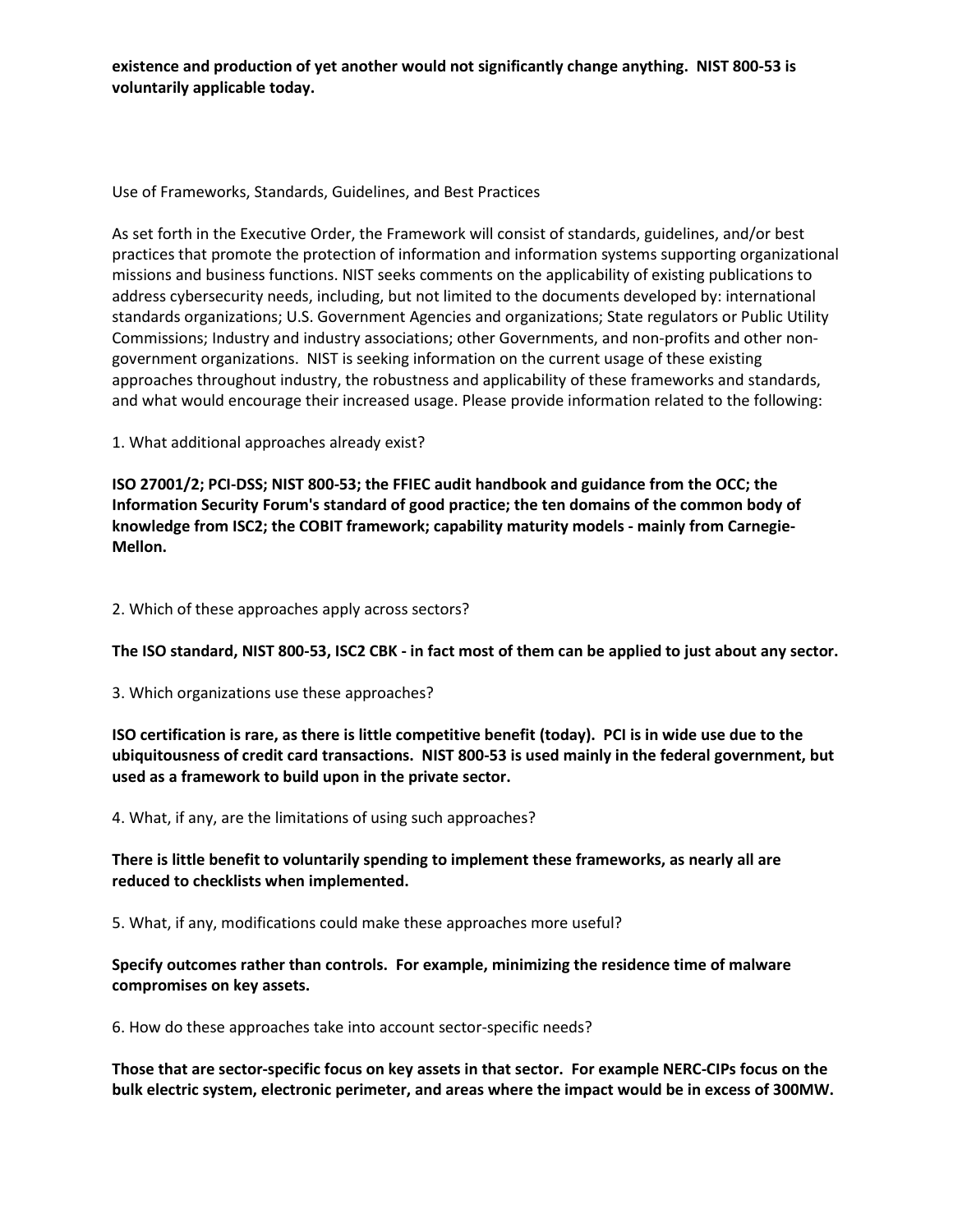**The FFIEC and OCC guidance apply to financial transaction systems and focus on many insider issues. SLTT governments are so diverse, with so many levels of education within the sector that pressing frameworks, guidelines and best practices without offers of educational assistance could be counterproductive within the smaller jurisdictions.** 

7. When using an existing framework, should there be a related sector-specific standards development process or voluntary program?

**One size will definitely not fit all, so sector-specificity is likely required. However, parts (if not all) of any of these frameworks may be deployed today - there has never been a barrier to adoption, apart from the uncertain ROI on that adoption. Empirically, it becomes a solution in search of a problem unless an organization has extremely valuable information (intellectual property, e.g.) to protect, or has experienced a bad outcome with disruption or theft through logical (cyber) means.**

8. What can the role of sector-specific agencies and related sector coordinating councils be in developing and promoting the use of these approaches?

**Demonstrate the "right touch" on application of an existing standard to a specific sector. "Here is how we recommend the NIST 800-53 framework is deployed in the water sector", for example.**

9. What other outreach efforts would be helpful?

**SLTT governments require outreach. The scale at which disruption is likely to occur is local, not national. Metropolitan areas that are a collection of local jurisdictions that share network connectivity, radio communications, transportation management and emergency services need to address these areas, as the impact of disruption is likely to be loss of life. The issue is NOT credit cards and "data breaches", and they need that message.**

Specific Industry Practices

In addition to the approaches above, NIST is interested in identifying core practices that are broadly applicable across sectors and throughout industry.

NIST is interested in information on the adoption of the following practices as they pertain to critical infrastructure components:

Separation of business from operational systems;

Use of encryption and key management;

Identification and authorization of users accessing systems;

Asset identification and management;

Monitoring and incident detection tools and capabilities;

Incident handling policies and procedures;

Mission/system resiliency practices;

Security engineering practices;

Privacy and civil liberties protection.

1. Are these practices widely used throughout critical infrastructure and industry?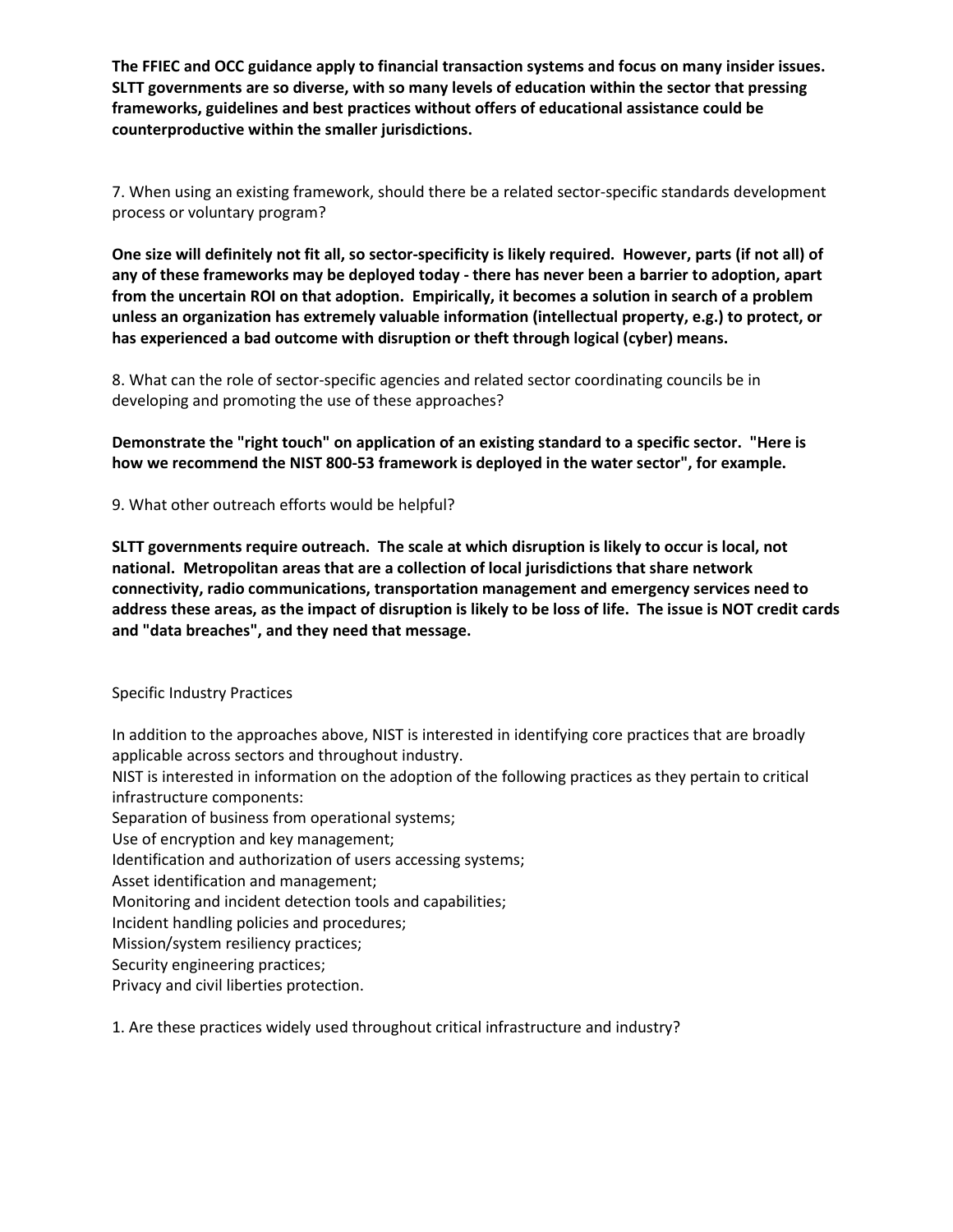**In SLTT government they are applied as-needed to solve a business problem, create efficiencies, and reduce redundancy and improve automation. Some are adopted because of regulatory oversight (mainly from the payment card industry).**

2. How do these practices relate to existing international standards and practices?

**The international standards are not proscriptive, e.g. "encrypt sensitive data while stored", without specifying algorithms or products. However all are covered by existing standards and frameworks.**

3. Which of these practices do commenters see as being the most critical for the secure operation of critical infrastructure?

**NOTE that preventive controls DO NOT WORK when adversaries are so well-resourced and determined. A focus on detection and rapid response is warranted. Identification and authorization of users accessing systems; Monitoring and incident detection tools and capabilities; Incident handling policies and procedures are all very aligned with that focus. We would add that policy controls are very important, for example a prohibition on mixing sensitive operations with routine e-mail and web use on the same system.**

4. Are some of these practices not applicable for business or mission needs within particular sectors?

**Encryption is mainly used to protect information that is regulated, or business-sensitive (intellectual property). Encryption and key management are expensive and not widely used in SLTT governments apart from messaging security.**

5. Which of these practices pose the most significant implementation challenge?

**Encryption is difficult to implement, as is mission/system resiliency practices (as this is not a familiar term like continuity of operations).**

6. How are standards or guidelines utilized by organizations in the implementation of these practices?

**Mainly the standards provide guidance as to where the practices may be applied (for example, information of a certain classification level must be encrypted while stored).**

7. Do organizations have a methodology in place for the proper allocation of business resources to invest in, create, and maintain IT standards?

# **Most SLTT organizations have information security policies, standards and guidelines and these should be reviewed annually. This is a standard work plan item for IT leadership.**

8. Do organizations have a formal escalation process to address cybersecurity risks that suddenly increase in severity?

#### **Most do not.**

9. What risks to privacy and civil liberties do commenters perceive in the application of these practices?